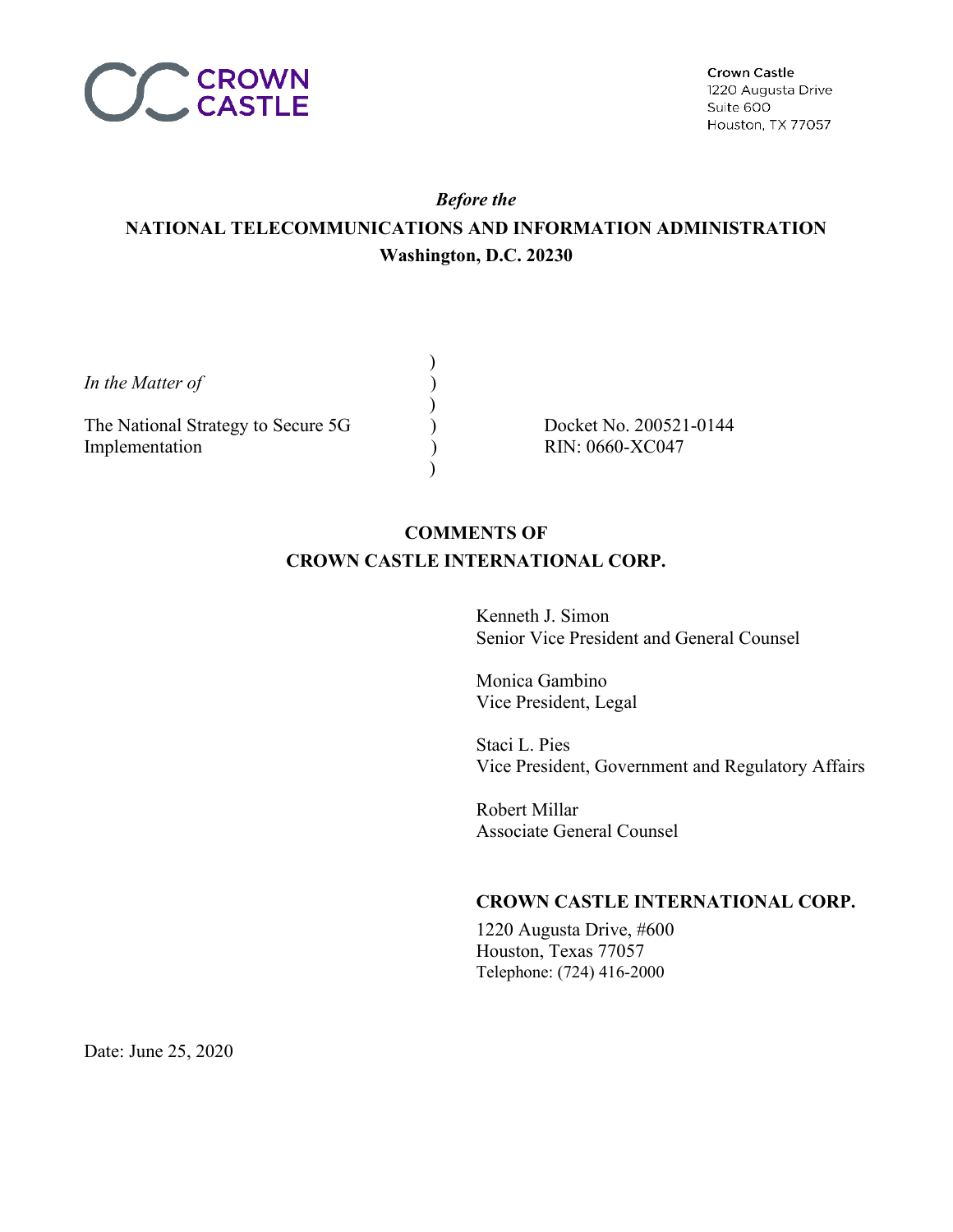## **TABLE OF CONTENTS**

| I. |                                                                                                |                                                                                                                                                 |  |
|----|------------------------------------------------------------------------------------------------|-------------------------------------------------------------------------------------------------------------------------------------------------|--|
| П. | The Federal Government Should Continue Promoting 5G Network Deployment by                      |                                                                                                                                                 |  |
|    |                                                                                                |                                                                                                                                                 |  |
|    |                                                                                                | B. "5G Ready Cities": Partnering with State and Local Governments to realize the                                                                |  |
|    |                                                                                                |                                                                                                                                                 |  |
|    |                                                                                                |                                                                                                                                                 |  |
|    |                                                                                                | E. Facilitating the Deployment of Fiber and Small Wireless Facilities on Utility Infrastructure7                                                |  |
|    |                                                                                                |                                                                                                                                                 |  |
|    |                                                                                                |                                                                                                                                                 |  |
|    |                                                                                                |                                                                                                                                                 |  |
|    | III. Federal Regulatory Reforms are Necessary to Reduce Burdens and Delays in 5G Deployment 13 |                                                                                                                                                 |  |
|    |                                                                                                | A. National Environmental Protection Act (NEPA) and National Historic<br>Preservation Act (NHPA) Should be Updated to Streamline Small Wireless |  |
|    |                                                                                                |                                                                                                                                                 |  |
|    |                                                                                                | B. Federal Communication Commission (FCC) Policy and Federal Aviation Authority (FAA)                                                           |  |
|    |                                                                                                |                                                                                                                                                 |  |
|    |                                                                                                | 1.                                                                                                                                              |  |
|    |                                                                                                | 2.                                                                                                                                              |  |
|    |                                                                                                | 3.                                                                                                                                              |  |
|    |                                                                                                |                                                                                                                                                 |  |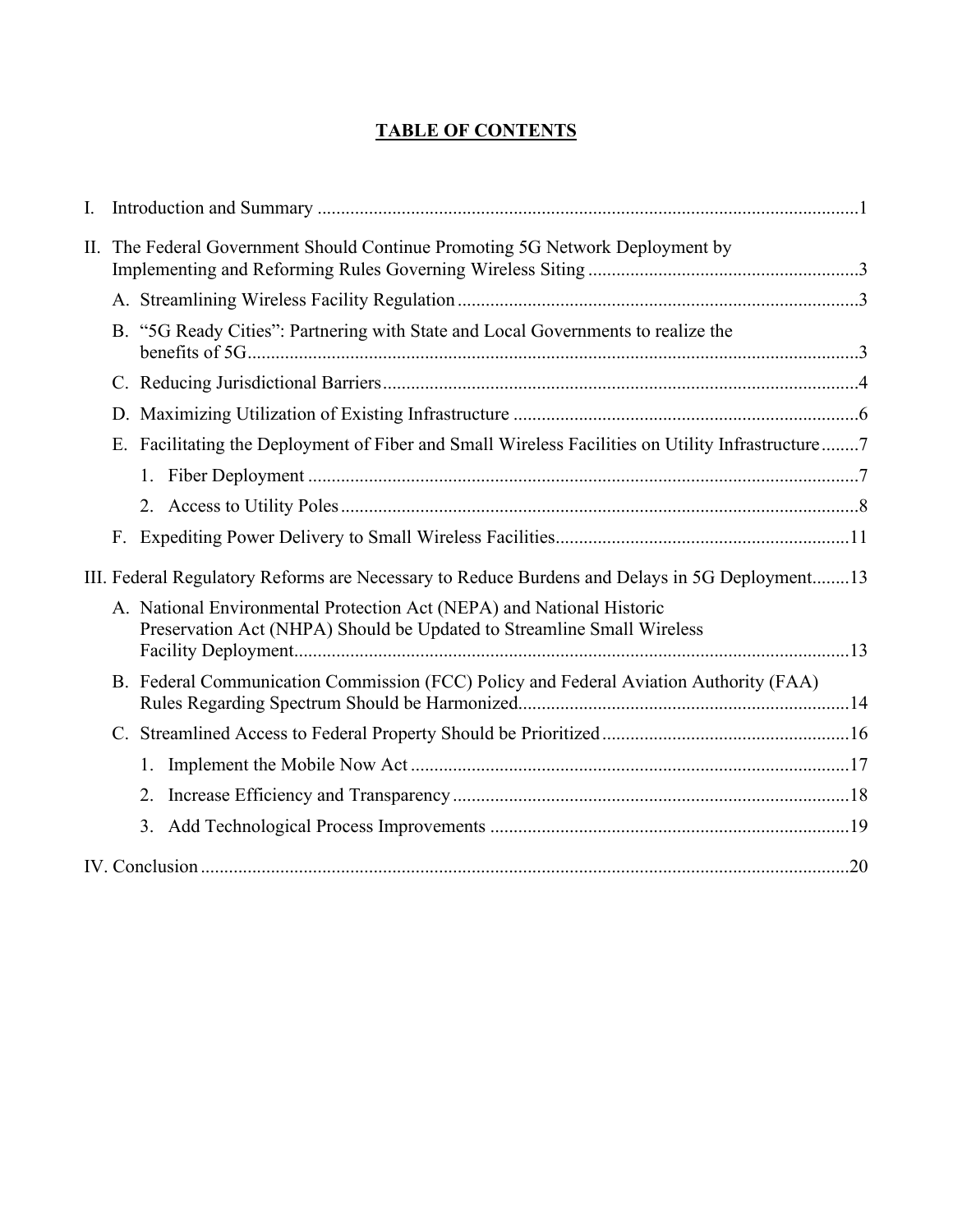## **I. INTRODUCTION AND SUMMARY.**

Crown Castle International Corp. ("Crown Castle") is pleased to submit these recommendations to the National Telecommunications and Information Administration ("NTIA") to inform the development of an Implementation Plan for the National Strategy to Secure  $5G<sup>1</sup>$  $5G<sup>1</sup>$  $5G<sup>1</sup>$  We applaud the Administration's focus on streamlining regulations and removing barriers to deployment, thereby ensuring robust nationwide deployment of 5G networks. Such measures are essential to protecting America's leadership in technology and telecommunications innovation, as well as our national security.

The Administration's Implementation Plan for the National Strategy to Secure 5G can provide continued momentum to increase 5G deployment nationwide and expand critical connectivity and capacity to all Americans. In coordination with the Federal Communications Commission ("FCC"), the Administration's plan should include measures to remove or reduce regulatory and structural barriers presently faced by wireless infrastructure providers which continue to invest in networks to provide faster connection speeds at competitive prices to more parts of the country.

Crown Castle is at the forefront of our nation's broadband revolution, deploying fiber optic and wireless infrastructure that will serve as the backbone for the broadband networks of the future. Crown Castle has more than twenty-five years of experience building and operating network infrastructure. With more than 40,000 towers, 70,000 small wireless facilities constructed or under contract and more than 80,000 route miles of fiber, Crown Castle is the country's largest independent owner and operator of shared infrastructure. From its more than 100 offices around the nation, Crown Castle partners with wireless carriers, technology companies, broadband providers and municipalities to design and deliver

<span id="page-2-0"></span><sup>&</sup>lt;sup>1</sup> The National Strategy to Secure 5G Implementation Plan, 85 Fed. Reg. 103, 32016 at 32016 (May 28, 2020).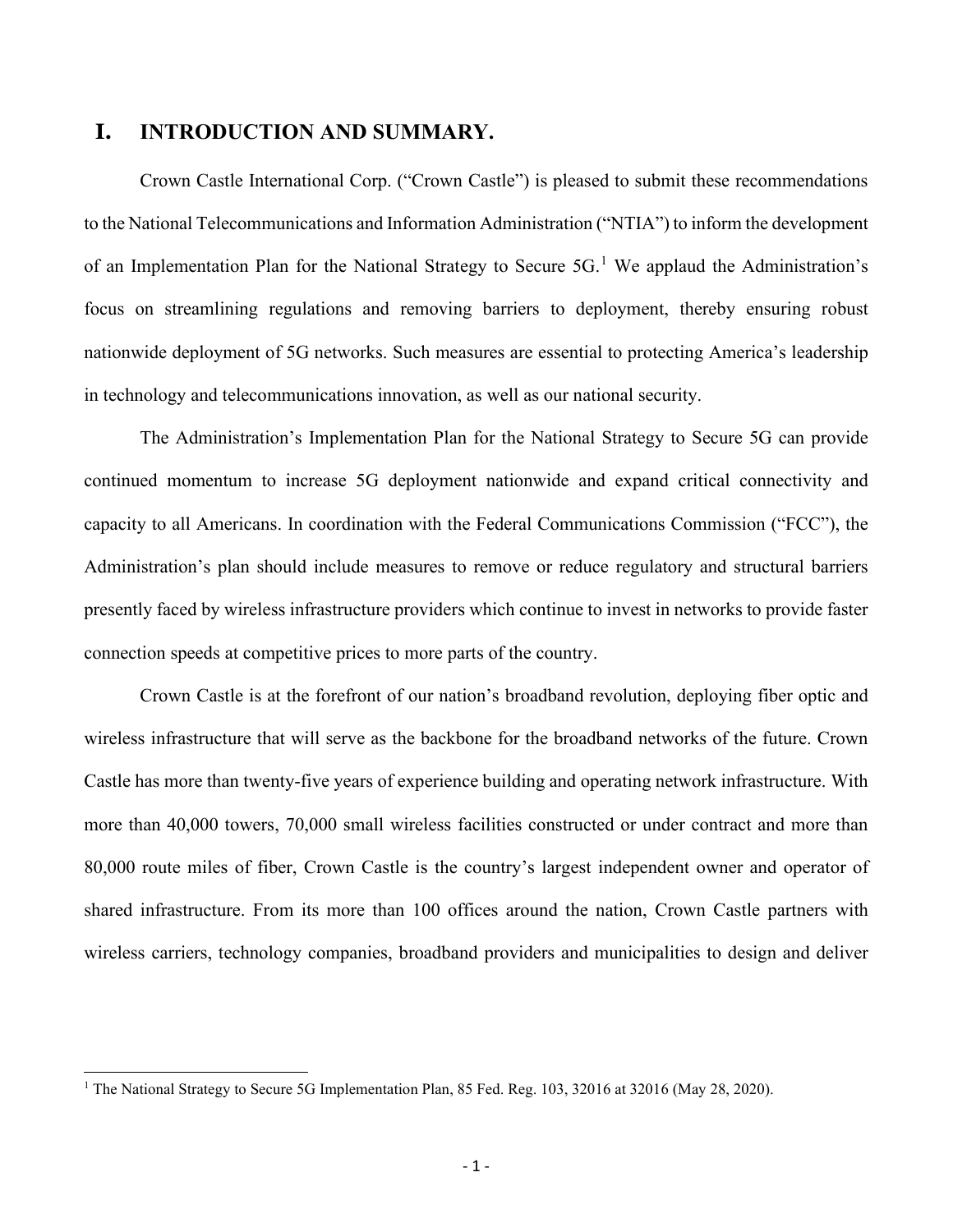unique end-to-end infrastructure solutions that bring 5G innovations, opportunities, and possibilities to people and businesses around the country.

As owner, operator or manager of such a wide range of wireless infrastructure assets, Crown Castle interacts daily with state and local jurisdictions and utilities regarding a variety of issues, including siting approvals and other permitting and regulatory issues related to towers, 5G wireless facilities and fiber. In an effort to site tens of thousands of small wireless facilities across the country necessary for 5G deployment, Crown Castle is also engaged with investor-owned utilities and other pole owners in many states to gain access to existing utility poles. Additionally, Crown Castle provides services to its customers on these sites, including in some instances, working on their behalf to obtain local government approvals for the ongoing collocation, replacement and removal of equipment needed to upgrade networks as the nation transitions from 4G to 5G. Accordingly, Crown Castle is in a unique position to speak to the issues that frequently arise and interfere with the regulatory certainty needed to deploy 5G technology efficiently.

The Secure 5G and Beyond Act of 2020 and the record developed in this inquiry present the Administration, the FCC, and Congress with an opportunity to continue recent efforts towards regulatory certainty, thereby fostering an environment of clarity and collaboration for our nation's 5G networks and supporting infrastructure.

Crown Castle welcomes this opportunity to provide recommendations regarding additional measures to streamline processes and remove barriers to deployment of critical 5G infrastructure.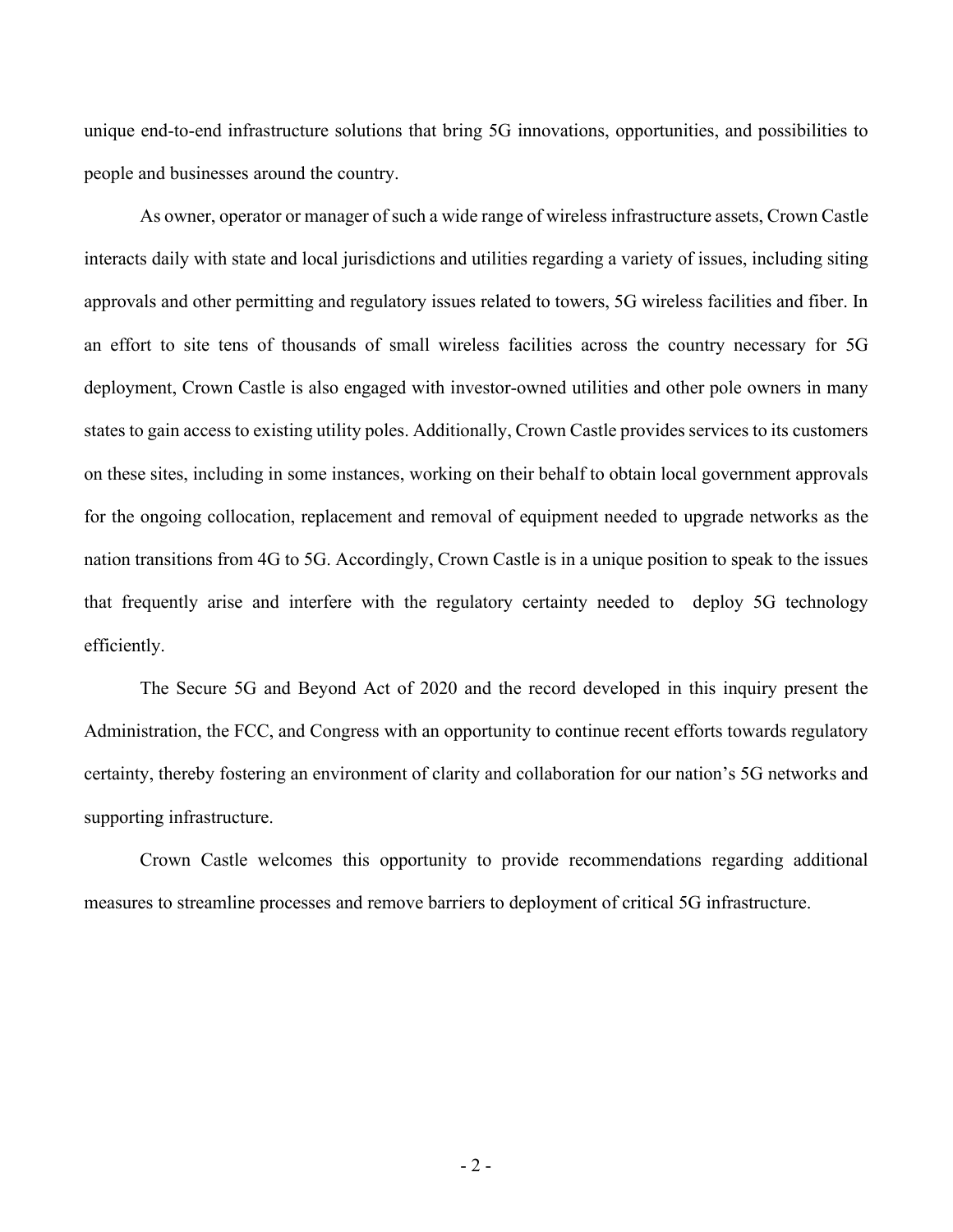# **II. THE FEDERAL GOVERNMENT SHOULD CONTINUE PROMOTING 5G NETWORK DEPLOYMENT BY IMPLEMENTING AND REFORMING RULES GOVERNING WIRELESS SITING.**

#### **A. Streamlining Wireless Facility Regulation.**

*Issue: Small Wireless Facilities.* Despite important streamlining reforms adopted by the FCC, state and local government approval of small wireless facilities continues to present significant obstacles to deployment. Although 28 states have enacted legislation to streamline broadband deployment, national legislation is ultimately needed to remove deployment barriers across the country.

*Proposal:* Crown Castle urges the adoption of federal legislation providing regulatory relief nationwide through streamlining the permitting and regulatory processes for telecommunications infrastructure and equipment to promote broadband deployment, job creation and investment in next generation infrastructure.

Crown Castle has already made substantial investments to develop state-of-the-art networks and is prepared to continue to make the investment necessary to deliver the promise of 5G and beyond. These efforts will spur innovation and unleash new technologies that will serve as economic drivers for decades to come. Without a more consistent regulatory framework, however, there is a risk that much of the United States will be left behind. Federal legislation would facilitate more efficient network deployment, bringing better connectivity and related economic benefits to consumers around the country.

## **B. "5G Ready Cities": Partnering with State and Local Governments to Realize the Benefits of 5G.**

*Issue:* The type of deployments, timelines and resources for review of many wireless technology applications often do not fit a traditional governmental review process, either in the right-or-way or for minor modification work. State and local governments often lack the background and resources to efficiently permits these deployments.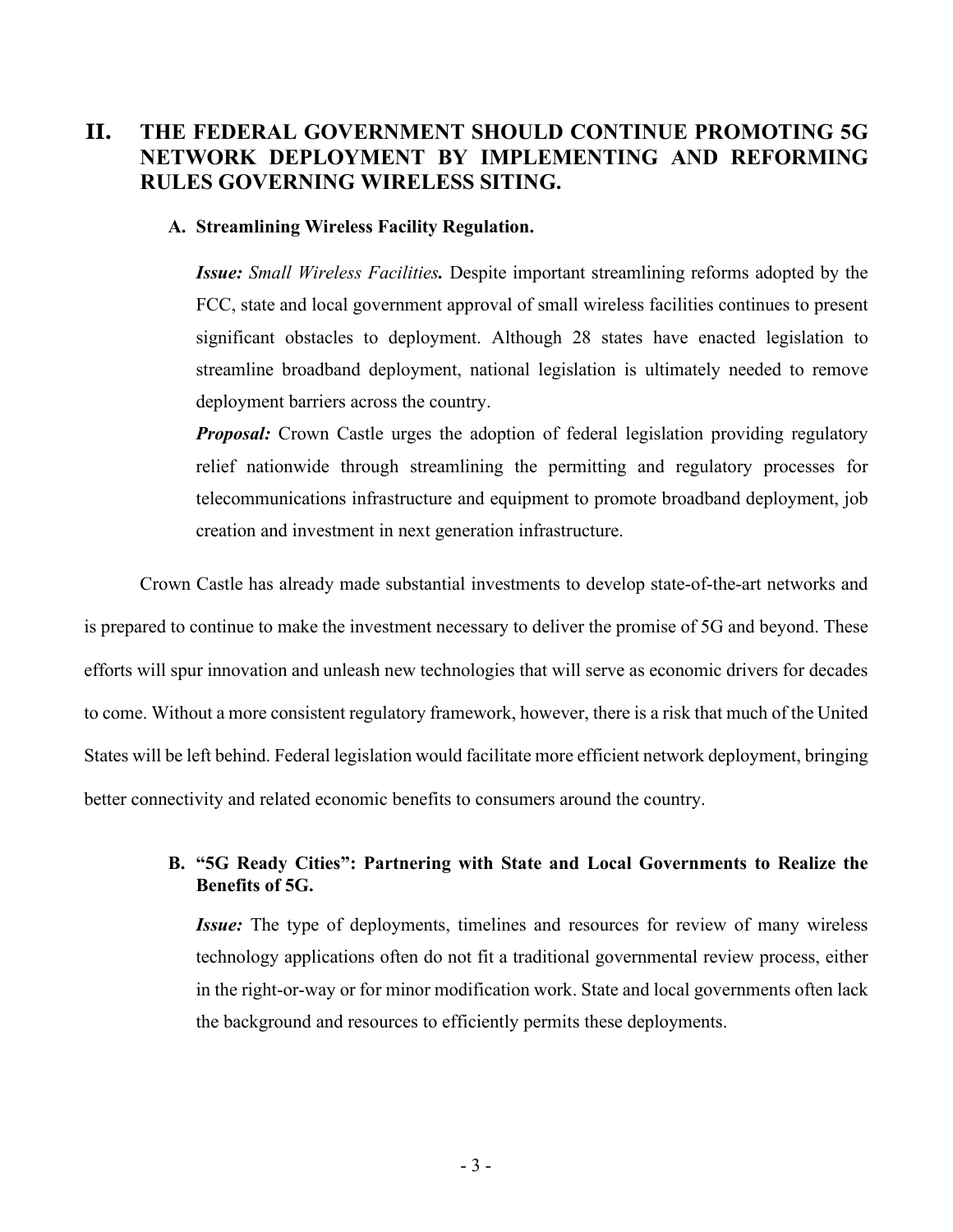*Proposal:* State and local governments should be incentivized to partner with the wireless industry so they have the resources and capacity to understand the benefits of improved technology and connectivity while also serving the needs of their local communities.

As Crown Castle continues to deploy infrastructure in communities around the country, we strive to be a committed partner to the local jurisdictions. Crown Castle works with local governments to understand the specific needs of the community to ensure we are bringing the maximum benefit to each. Through this collaborative process we have become increasingly aware of resource constraints facing some local jurisdictions, especially following the safer@home requirements imposed during the COVID-19 crisis. These resource constraints are often in tension with the recognized need for additional infrastructure to connect more Americans. Crown Castle suggests that policymakers consider prioritizing funds for jurisdictions that are considered "5G Ready." These jurisdictions would have prioritized access to funding to the extent they: (1) adopt rules that, at a minimum, expedite or streamline review of zoning and permitting applications; (2) impose fees for small wireless and fiber facilities that are no higher than the objectively reasonable costs incurred by the jurisdiction to process the application and manage the right of way; (3) create incentives for the utilization of shared infrastructure; (4) provide sufficient necessary training for city employees to facilitate application and permitting processing; and (5) purchase the technology necessary to facilitate deployment, even in a remote work environment.

## **C. Reducing Jurisdictional Barriers.**

*Issue: 5G Upgrade Order*. Collocation on existing infrastructure is an efficient, costeffective method to rapidly deploy 5G technology. Often, existing wireless infrastructure sites need to be expanded in order to accommodate new technology and network resiliency. *Proposal:* Support the rulemaking proposed by the FCC in order to allow for streamlined review of wireless applications that include minor site expansion.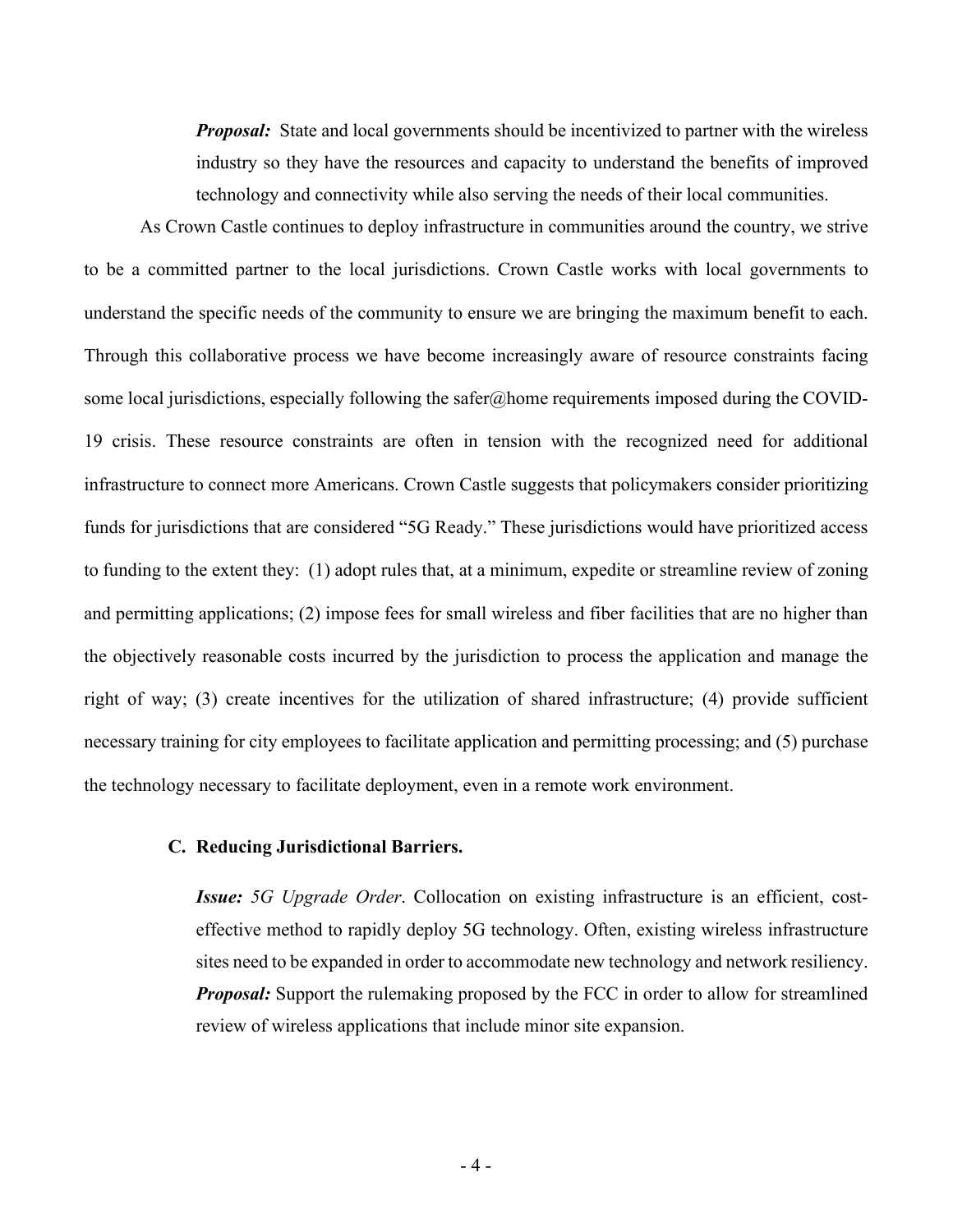The FCC recently took a significant step in creating regulatory certainty and fostering our nation's strong policy in favor of collocation on wireless infrastructure. On June 9, 2020, the FCC voted to approve what it has labeled its "5G Upgrade Order." In addition to providing important clarifications to its collocation-by-right rules, the FCC also recognized the need for our existing wireless infrastructure to meet the demands of future technology, including 5G. By issuing a Notice of Proposed Rulemaking which proposes to harmonize the FCC collocation-by-right rules with other federal regulatory frameworks, the FCC proposed rulemaking presents an important opportunity to further enable our wireless infrastructure to meet the meets of our nation's growing wireless needs.

The FCC is proposing to include streamlined governmental review of wireless collocation applications when there is a need for a minor increase in the size of a wireless site's boundaries. Many communications tower sites were built perhaps decades ago and likely only for the benefit of a single wireless carrier. Often, existing tower sites were not designed to accommodate additional carriers or new technologies. There is a clear and growing need to rapidly deploy multiple carriers and new technology at such sites.

Additionally, as our nation continues its race to 5G, it is important to recognize that new technology and new equipment will need to be installed and overlap with the current technology and equipment. Put another way, before old equipment can be replaced and removed, there must be space to install the new equipment. Whether this facilitates the overlap of, and transition from, 4G and 5G technology or other yet-to-be realized wireless technology, our federal law should allow minor tower site expansion in order to realize the full benefit of encouraging collocation.

Streamlined review of site expansion will also provide a significant benefit to network resiliency efforts. Much site expansion activity results from a wireless carrier's need for a backup generator. While such backup generators will still be subject to a local government's existing, codified health and safety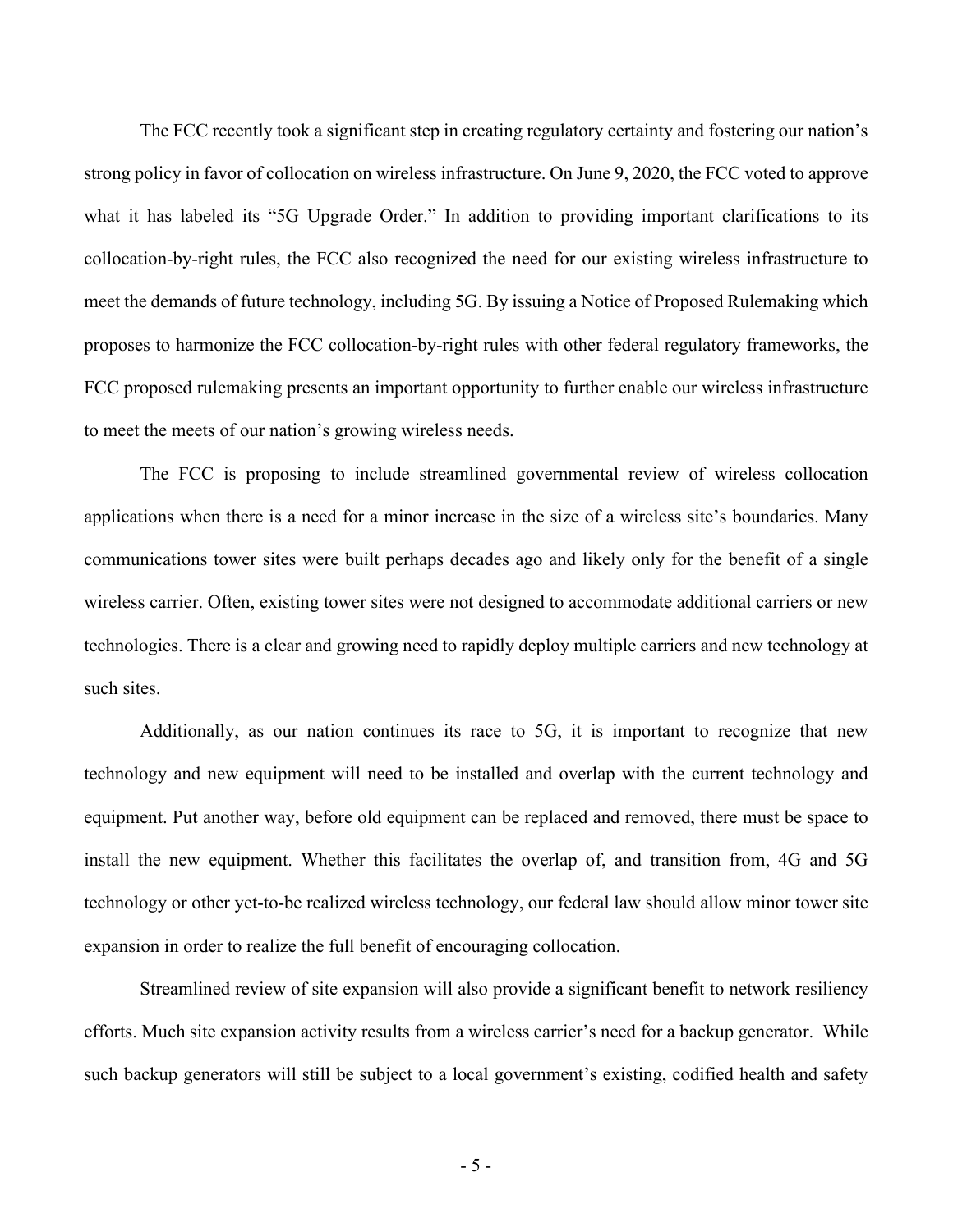provisions, expediting review of minor site expansion will encourage more efforts to further harden networks.

#### **D. Maximizing Utilization of Existing Infrastructure.**

*Issue:* Thousands of so-called "Twilight Towers" are in regulatory limbo, discouraging the collocation of new equipment on these already existing facilities. *Proposal:* Resolve the status of Twilight Towers once and for all by grandfathering them

A large number of communications towers were constructed between the adoption of the FCC's Programmatic Agreement for the Collocation of Wireless Antennas in 2001 and the 2004 Programmatic Agreement for Review of Effects of Certain Undertakings that either did not complete the National Historic Preservation Act Section 106 review or for which documentation of Section 106 review is unavailable. As a result, thousands of these Twilight Towers are in regulatory limbo, making them difficult to utilize for the collocation of wireless infrastructure. The Administration should urge the Commission and the Advisory Council on Historic Preservation to resolve the status of Twilight Towers once and for all by grandfathering them and exempting them from the Section 106 review process.

and exempting these structures from the Section 106 review process.

Doing so will clear these towers for immediate beneficial use. The risk of adverse effects on historical properties from grandfathering Twilight Towers is minimal because these towers have already been in place for 12 to 16 years without causing any issues. In many cases, the towers are no longer owned or operated by the entity that originally constructed the tower. Taking such action would facilitate the efficient use of existing resources and promote broadband deployment.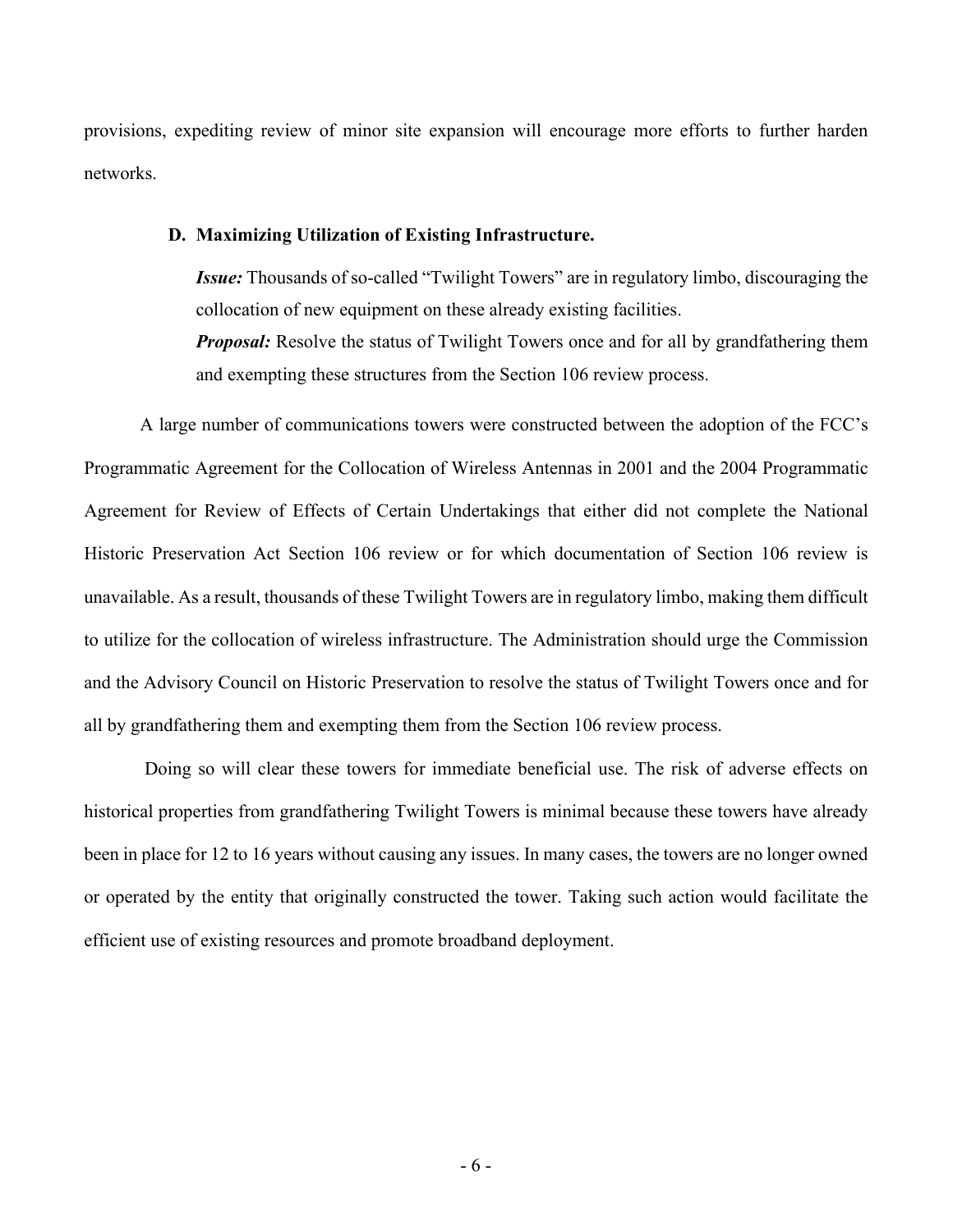The FCC proposed an alternate to Section 106 review as a "Draft Program Comment" almost two years ago but has yet to finalize the Order.<sup>[2](#page-8-0)</sup> The Draft Program Comment enjoyed broad support when it was released for public comment and would jump start 5G deployment by making thousands of collocation sites available. We urge its adoption to resolve the Twilight Tower issue.

## **E. Facilitating the Deployment of Fiber and Small Wireless Facilities on Utility Infrastructure.**

## **1. Fiber Deployment.**

*Issue:* Many state and local governments are charging excessive fees to deploy fiber facilities in public rights-of-way.

*Proposal:* Ensure that state and local fees associated with deploying fiber in rights of way are based on a jurisdiction's objectively reasonable cost to access and maintain the right-of-way.

The widespread deployment of fiber optic lines is crucial to deliver on the promise of 5G connectivity. High speed, high capacity fiber lines form the backbone of both next-generation wireless and wireline networks, connecting businesses and providing wireless backhaul to 5G antennas. Like other utility infrastructure, fiber lines and facilities are most often deployed underground or on existing utility poles in public rights-of-way. Unfortunately, state and local governments often charge telecommunications providers unreasonably high fees to deploy fiber lines within the public right-of-way. These fee demands bear no relationship to the state or local government's actual cost to manage the public right-of-way.

<span id="page-8-0"></span><sup>2</sup> *Comment Sought On Draft Program Comment For The Federal Communications Commission's Review Of Collocations On Certain Towers Constructed Without Documentation Of Section 106 Review*, Public Notice and Draft Public Comment, WT Docket No. 17-79 (rel. Dec. 14, 2017)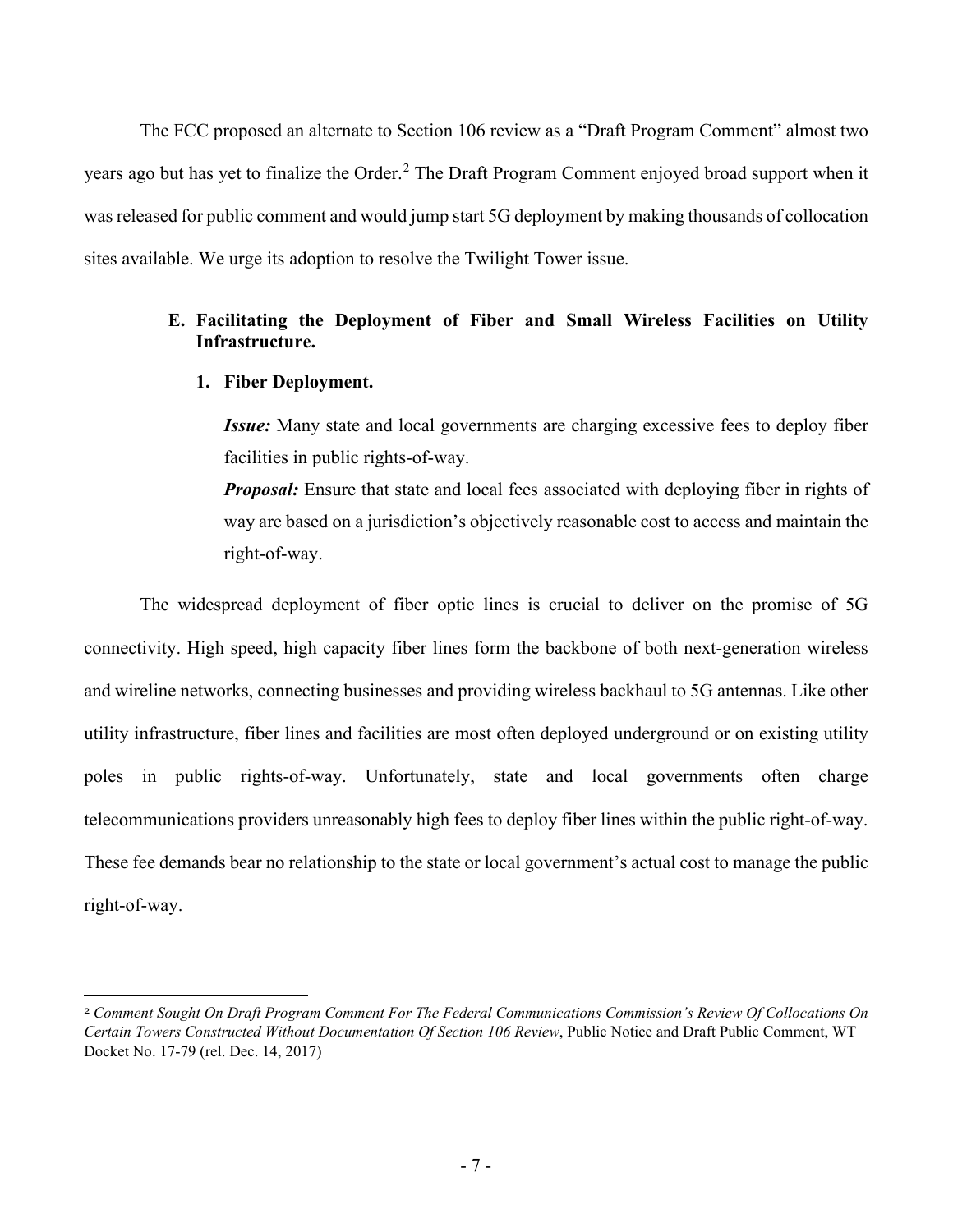Consequently, high, ambiguous, and discriminatory state and local government fees imposed on providers seeking to access public rights-of-way are dramatically delaying, increasing the cost of, and, in some cases, preventing deployment of fiber facilities to deliver these telecommunications services. These excessive delays, costly fees, and foregone fiber deployment undermine the rollout of next-generation network services, including 5G wireless service. To encourage the widespread deployment of fiber optic lines, the Administration should ensure that state and local governments charge fees that do not exceed the government's objectively reasonable costs to manage the right-of-way.

#### **2. Access to Utility Poles.**

*Issue:* Timely and reliable access to utility poles is essential for 5G deployment.

*Proposal:* Eliminate unreasonable restrictions on access to utility poles.

Companies deploying communications facilities on utility infrastructure ("third party attachers") frequently encounter unreasonable, blanket restrictions or prohibitions on the attachment of equipment or antennas in various sectors of utility poles. These restrictions are generally presented to communications attachers in one of three forms: (1) they are included in pole attachment agreements; (2) they are included in utility construction standards; or (3) they are not expressly stated in either the agreement or standards but are enforced by the utility, resulting in de facto restrictions. Blanket restrictions are unreasonable if they are not supported by specific proof regarding a lack of capacity, safety, reliability, or generally applicable engineering principles that may otherwise restrict attachment to a utility pole.

It is common for utilities to broadly allege safety and climbing concerns as a rationale for blanket prohibitions of equipment attached in the so-called "unusable" space on utility poles. This space is essential for installation of small wireless facility radios, electric meters, and shutoff switches necessary for the deployment of small wireless facilities. In those instances where utilities prohibit such installations,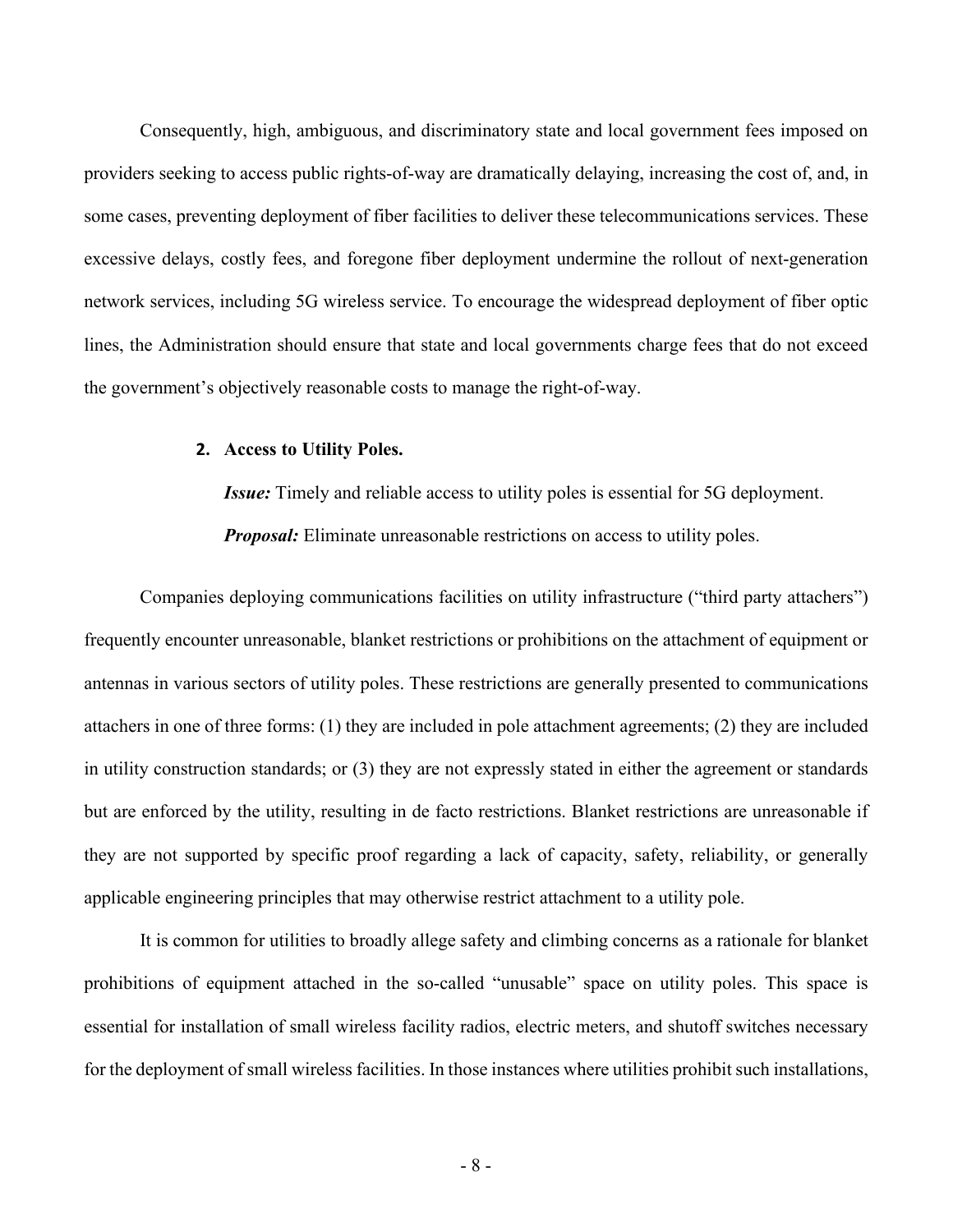third-party attachers are required to either place a new pole or add a pedestal or ground-mounted cabinet in the right-of-way to hold such essential equipment. However, local jurisdictions are frequently loath to approve the additional infrastructure, preferring instead that our attachments be collocated on existing utility poles. Thus, the utility's policy conflicts with local requirements or preferences.

In some instances, utilities only allow attachment of equipment in the unusable pole space if the local government prohibits installation of the equipment on the ground in the right-of-way. For instance, with certain utilities, third-party attachers must demonstrate that an operative municipal ordinance or standard does not permit ground-mounted telecommunications equipment to be able to place their equipment in the unusable space on the utility's poles. Such policies are not based on any legitimate safety or engineering rationale. The prohibition of ground-mounted equipment in the right-of-way has no relationship to the safety of these attachments in the unusable space on any given utility pole. Consequently, safety concerns cited by utilities in support of such policies appear unreasonable and unsupported on their face.

Third-party attachers also commonly encounter restrictions by utilities on the placement of meters for power consumption on utility poles. Meters are often placed in the unusable space of the pole to make them accessible and readable. However, some utilities prohibit the placement of meters on their poles, forcing attachers to place a meter pedestal in the public right-of-way or utilize unmetered service (when available). Yet local jurisdictions are reluctant to permit placement of meter pedestals in the right-of-way, particularly when the equipment being metered is attached to the utility pole and the utility is providing the power for the installation. Clarification that restrictions of this nature are unreasonable and unsupported by the appropriate criteria would eliminate further congestion in the right-of-way and speed deployment timelines. For those utilities that restrict meter attachments to their poles but offer an "unmetered"--or blanket purchase--option for power to small wireless facilities, the attaching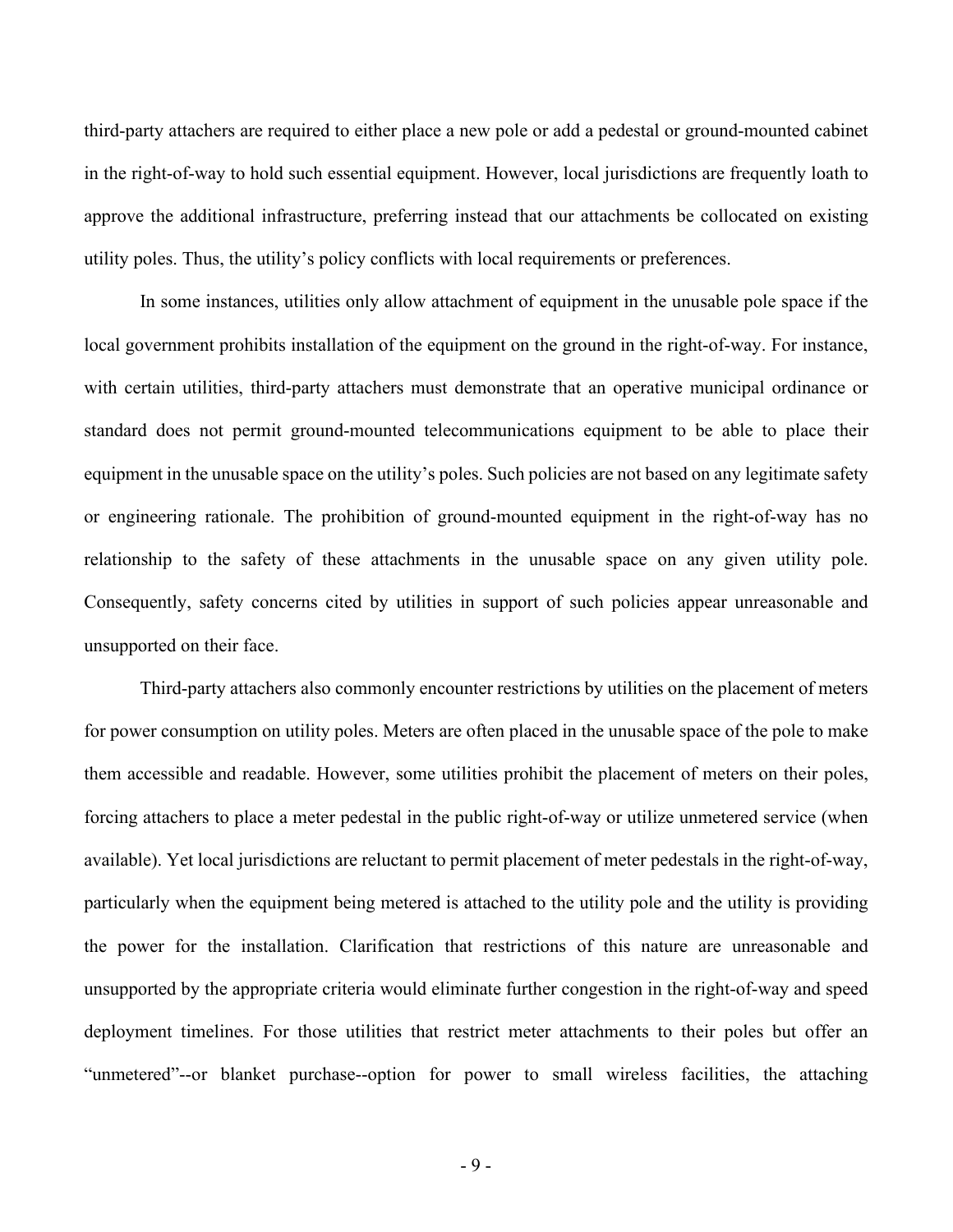telecommunications carrier is often forced to purchase more than double what it would otherwise be required to purchase under the metered rate. This scenario could be avoided by the placement of a small meter on the utility pole.

Many utility pole attachment agreements or standards contain restrictions on the number of antennas that may be attached to a pole, or the location where antennas may be placed. Utilities that impose such limits typically limits attachers to only one antenna. Such limitations will stifle the deployment of 5G, for which attachment configurations commonly involve the attachment of multiple integrated antenna and radio units on a pole. When asked to remove such restrictions in the context of agreement negotiations, including requests to strike such restrictions in construction standards, or in wireless attachment configuration reviews, utilities often cite radio frequency concerns. However, the inclusion of construction standards or agreement provisions beyond the FCC's rules compromise access to the pole. The FCC is the appropriate authority regarding RF regulations on the deployment of wireless equipment on utility poles. Attempts by utilities to impose their own restrictions or regulations on RF emissions amount to unreasonable barriers to access.

As a result of business needs, timelines for attachment of their facilities to utility poles are extremely important to third-party attachers. The FCC has taken this fact into consideration over the years, establishing and evolving its make-ready timelines. Unfortunately, a number of the processes that are deemed essential by utilities to attachment and make-ready, such as the development of standards for new equipment configurations or the development of agreements to account for a new deployment methodology, are not subject to particularized timelines. Because these processes are not subject to concrete timelines, they are often susceptible to abuse and lengthy delays, resulting in extremely unreasonable deployment timeframes and/or wholesale barriers to access. Technology is ever evolving – that is one of the most exciting parts of the telecommunications industry. The Administration should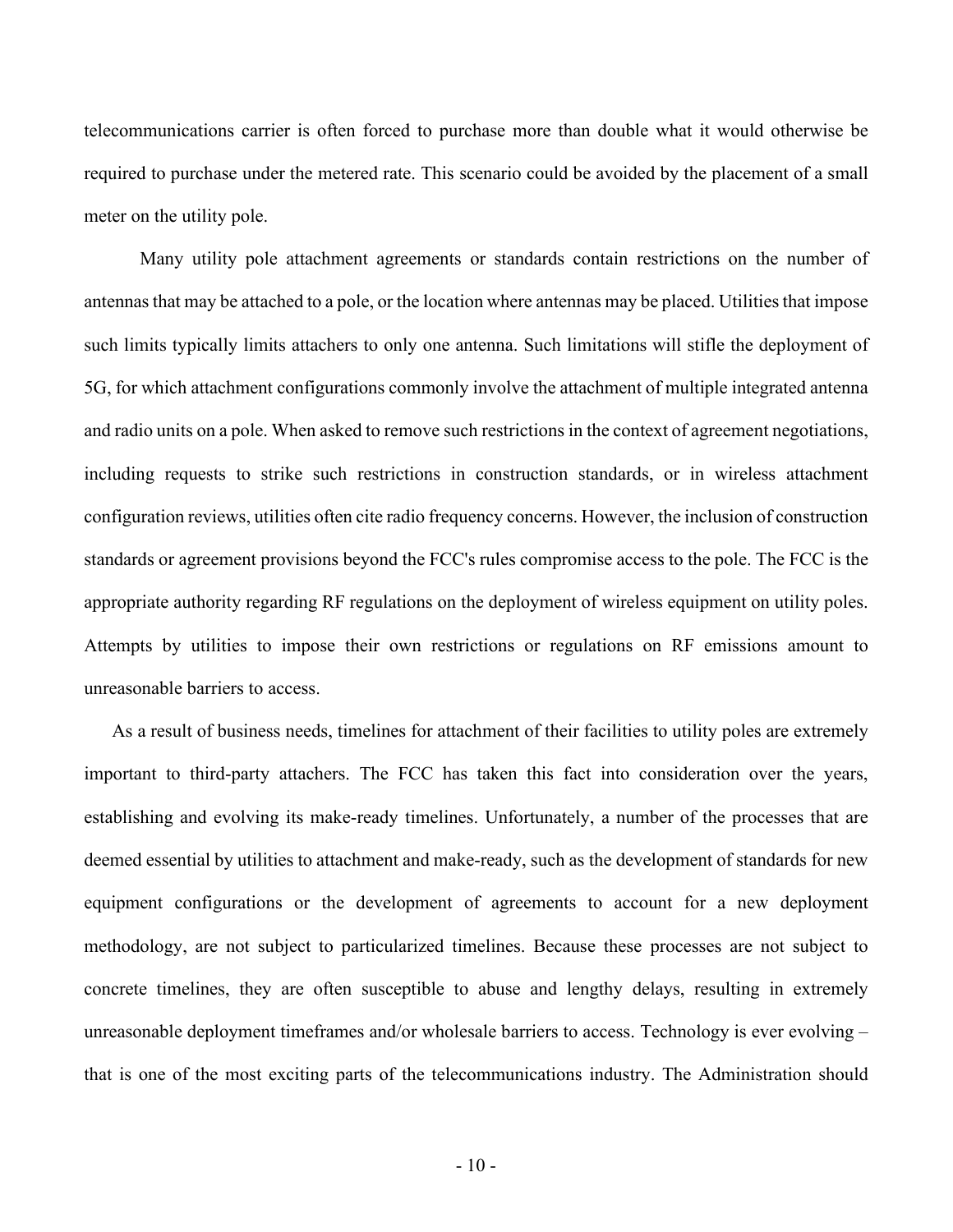clarify that the deployment of next generation technologies may not be unreasonably delayed by inadequate attention to this evolution by some utilities.

#### **F. Expediting Power Delivery to Small Wireless Facilities.**

*Issue:* Delays in delivering power to small wireless facilities results in the inability to utilize new small wireless facilities.

*Proposal:* Call for collaboration and/or proposed legislation to ensure timely delivery of power to small wireless facilities.

Enhanced focus has been placed on facilitating fiber and wireless attachments to utility poles. However, small wireless facility deployments on utility poles have become increasingly problematic because of challenges and delays associated with delivering power to these facilities.

Small wireless facilities require electricity to function. While small wireless facilities can be rapidly deployed on electric distribution poles—after permitting, a facility can be deployed in a matter of hours—getting electric utilities to deliver electricity to power small wireless equipment can be time consuming and resource intensive. Electric utilities generally do not commit to any specific deadline to provide power to these facilities. In some cases, it can take two months or more after a small wireless facility is installed before it has commercial power. Much of this delay is because many utilities will not conduct attachment make-ready and power design and preparation simultaneously; rather, the power make-ready process follows the attachment make-ready process. As a result, it can take two months or more days from final inspection (where all make-ready and attachments to pole are complete) to power delivery. In these instances, the total wireless deployment timeline includes the attachment timeline (the FCC standard is 175 days) plus the power delivery timeline (often 60 days or more); meaning it can take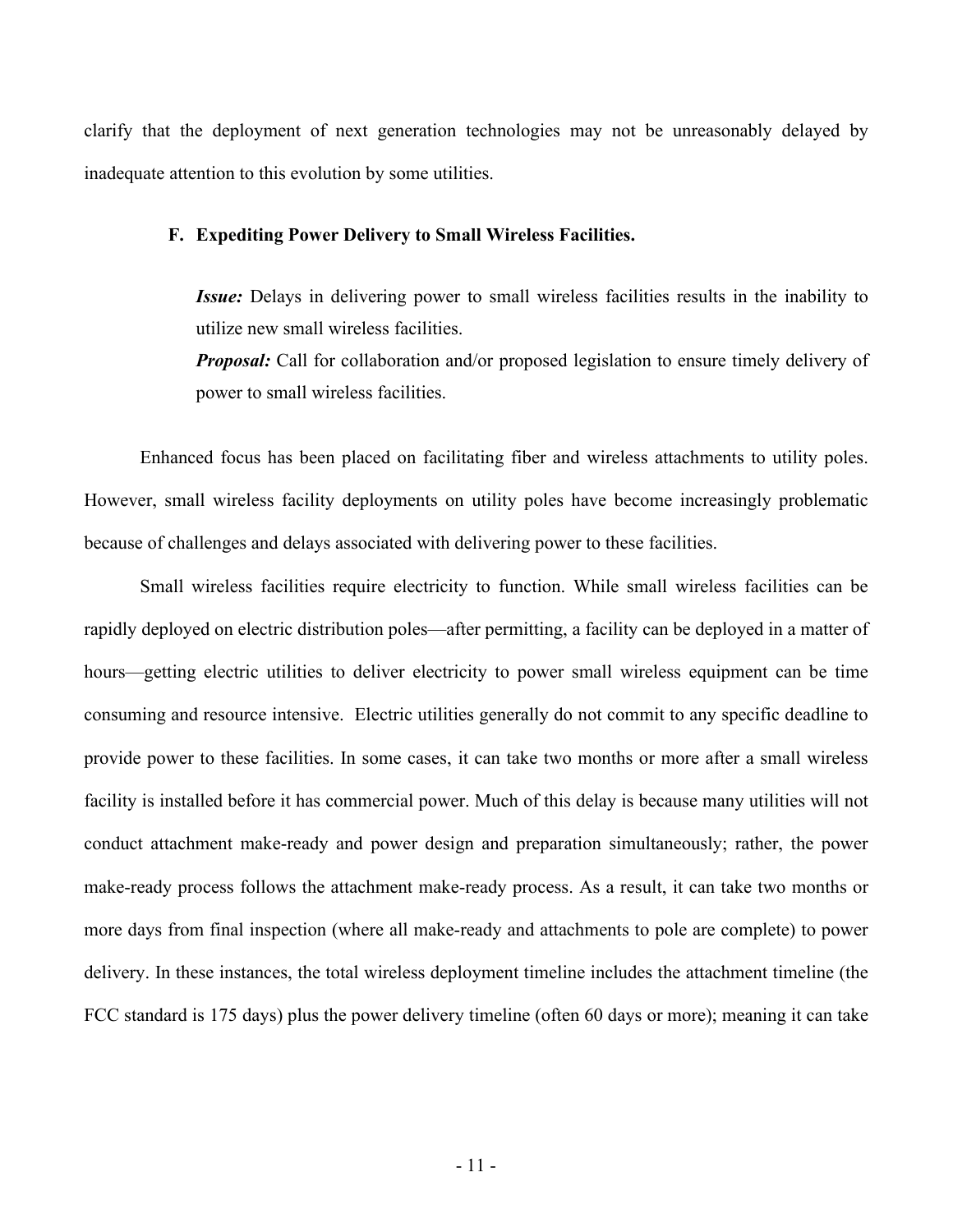235 days or more for new small cell sites to be on air. These protracted power delivery intervals can thus interfere with vital connectivity needs.

By synchronizing the attachment make-ready and power make-ready processes, electric utilities can drastically shorten the timeframe between the initial application and bringing newly deployed sites on air. For example, some utilities conduct a single survey or field walk that examines both attachment makeready and power make-ready and generate one estimate for both services. This alignment allows for more efficient deployment and results in significant time savings of 60 days or more to bring sites on air. Adopting this approach does not impose additional costs on the utility; the party seeking power delivery will still compensate the utility for design, inspection, and delivery costs.

Unfortunately, there are currently few incentives for electric utilities to timely bring power to small cell nodes. If access to utility poles for attachments of telecommunications facilities under Section 224(f) of the Communications Act is to be meaningful, the attaching entity must have everything necessary for it to provide service at the site in a timely manner—including power. To that end, Crown Castle proposes three potential legislative solutions to synchronize the attachment and power delivery process for electric utilities without imposing additional, uncompensated costs:

- Requiring delivery of power to wireless sites within 14 days of the attachment of an advanced communications services facility to a utility pole
- Modifying the definition of "make-ready" in the rules implementing 47 U.S.C. Section 224 that includes delivery of power as part of the make-ready process
- Modifying Section 224 that includes the delivery of power as a vital component of access to utility poles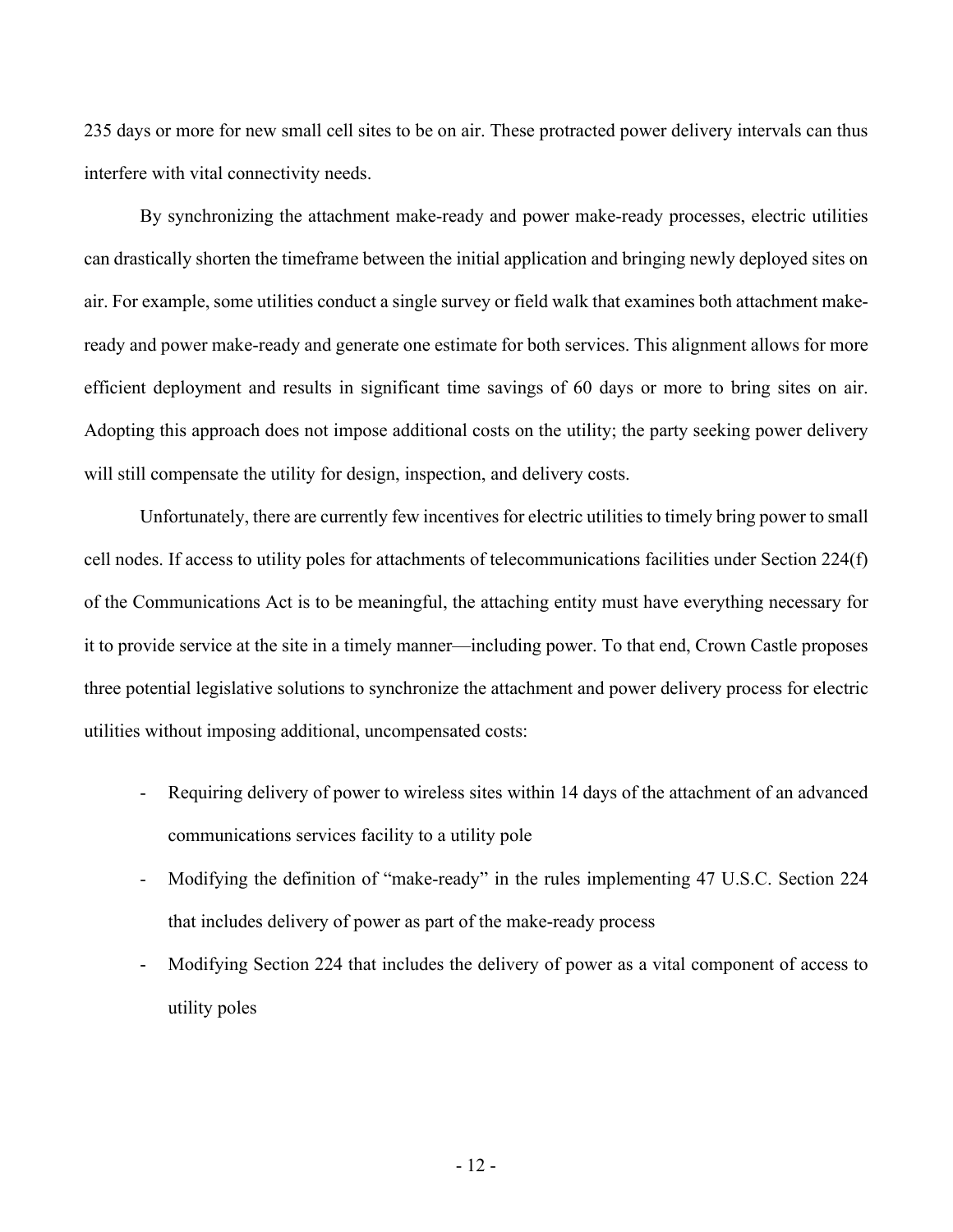In certain instances, electric utilities have responded to requests for assistance to either synchronize their power design and delivery processes with other make-ready processes or have begun initiating the process for delivering power to small wireless facilities earlier in order to minimize the possibility of delay in power delivery. In these instances, a collaborative approach has been successful in bringing about needed change to promote hastened connectivity. However, other electric utilities have not been willing to change their processes. In these instances, a legislative change will likely be needed to eliminate unnecessary delays in power delivery.

## **II. FEDERAL REGULATROY REFORMS ARE NECESSARY TO REDUCE BURDENS AND DELAYS IN 5G DEPLOYMENT.**

## **A. National Environmental Protection Act (NEPA) and National Historic Preservation Act (NHPA) should be updated to streamline small wireless facility deployment.**

*Issue:* Small wireless facilities deployed within existing public rights-of-way are subject to the same NHPA Section 106 and NEPA review as new macro towers. *Proposal*: Exempt small wireless facilities deployed in existing rights-of-way from NHPA

and NEPA review.

On March 22, 2018, the FCC issued a Second Report and Order amending its rules to clarify, that the deployment of small wireless facilities by non-Federal entities does not constitute either a "federal undertaking" within the meaning of the NHPA or a "major federal action" under NEPA and thus that certain federal historic preservation and environmental reviews pursuant to Section 1.1312 of its rules was not required. The Commission reasoned that small wireless facility deployments had limited potential for environmental and historic preservation effects, similar to consumer signal boosters, Wi-Fi routers, or unlicensed equipment used by wireless Internet service providers which are not subject to Section 1.1312 review.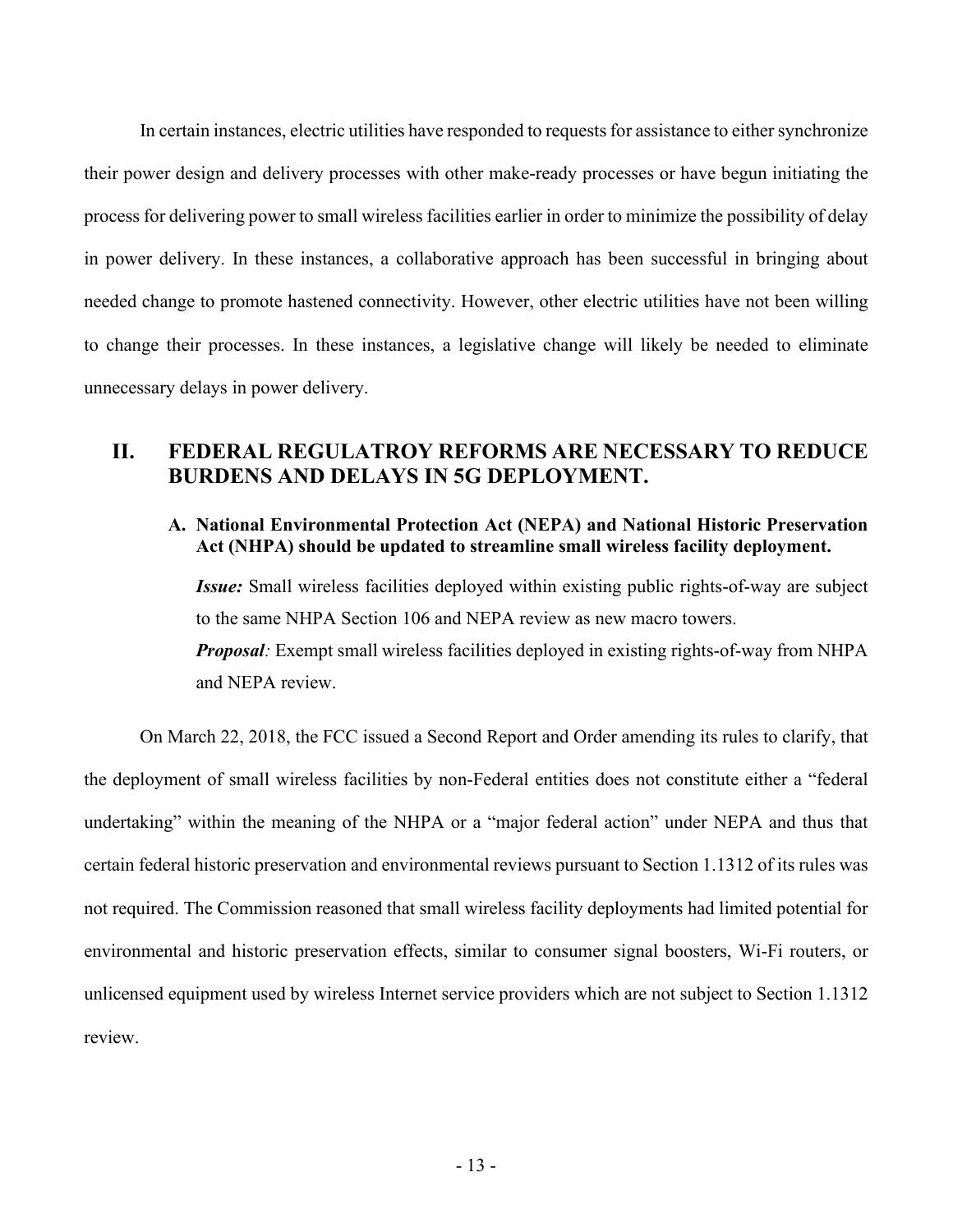In August 2019, the DC Circuit Court of Appeals held the Commission's Order was arbitrary and capricious because the Commission "failed to justify its confidence that small cell deployments pose little to no recognizable religious, cultural or environmental risk" particularly given the vast number of proposed deployments. The court was concerned, among other things, about the Commission's lack of consideration of new ground disturbance and the cumulative effects of densification. However, the Court did not recognize that small wireless facilities are predominantly deployed in public rights-of-way that have been previously disturbed by the placement of utilities that are not regulated under NEPA or NHPA. In fact, a new utility pole that is not used to support a small wireless facility undergoes no NEPA or NHPA review while one supporting a small wireless facility in the same right-of-way must undertake exhaustive state and tribal archeological and historical studies with mandates for input from the public.

Given the White House Council on Environmental Quality's proposed NEPA rulemaking eliminating the need for cumulative effect review and the need to eliminate regulatory barriers to 5G deployment, we recommend that the Administration include an exemption from NEPA and NHPA review for deployment of small wireless facilities in the public right-of-way as part of its national strategy to secure 5G implementation plan. Such an exemption would be narrower than the clarification addressed in the FCC Second report and Order which was rejected by the DC Circuit Court of Appeals and would alleviate the DC Circuit's concern regarding new ground disturbance.

## **B. Federal Communication Commission (FCC) Policy and Federal Aviation Authority (FAA) Rules Regarding Spectrum Should be Harmonized.**

*Issue:* A need exists to harmonize FCC spectrum policy with Federal Aviation Administration (FAA) rules regarding frequency deployment. *Proposal:* To streamline deployment of 5G and promote private sector investment, we urge the Administration to develop an ongoing collaborative process between the FCC and FAA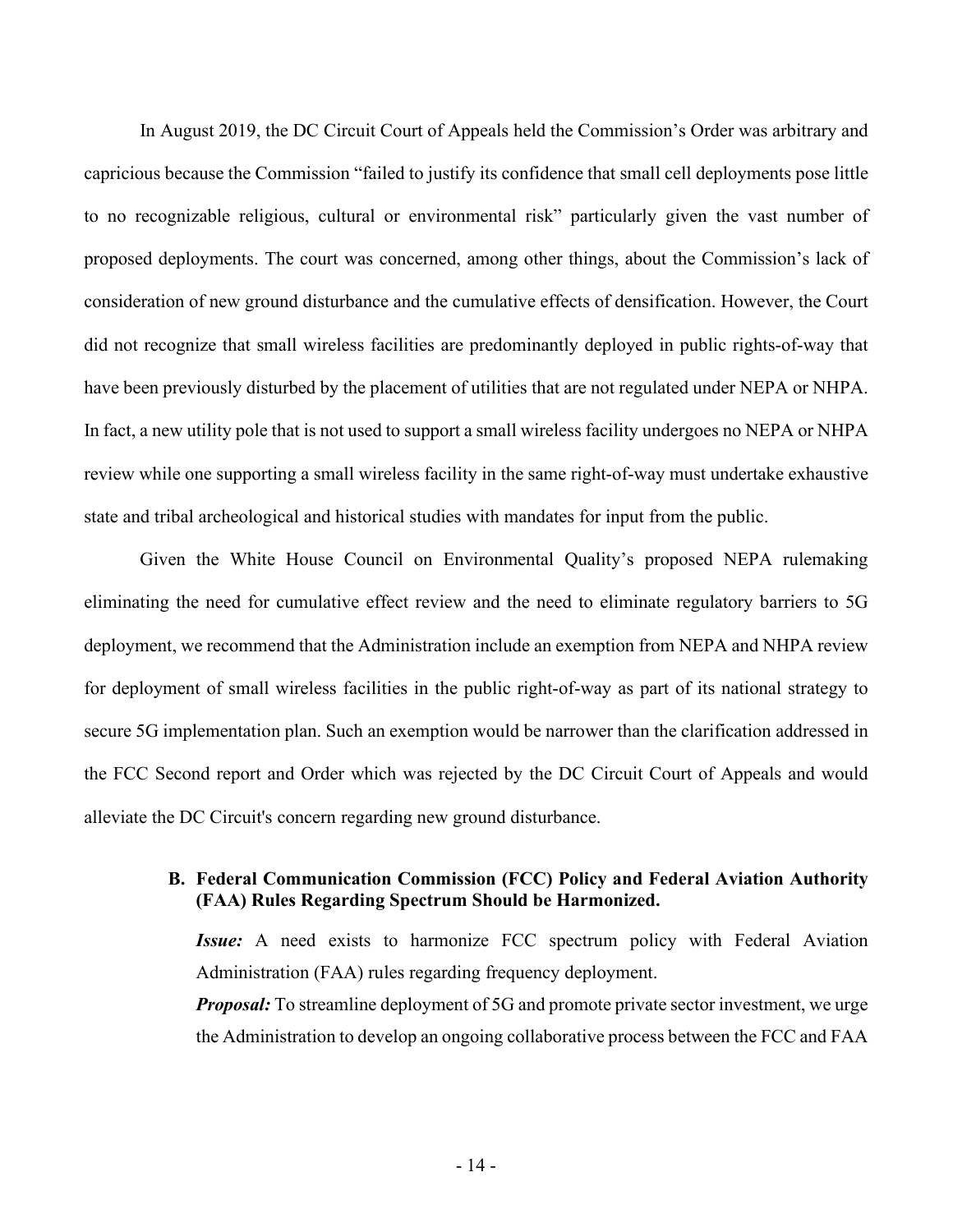to update FAA records to include all frequencies approved for commercial use and deployment.

As part of the Administration's plan to streamline and encourage 5G deployment, there is a growing need to harmonize the spectrum auctioned by the FCC with the rules and polices of the FAA. FAA rules currently require that spectrum frequencies deployed on antenna structures which have been previously approved by the FAA must be reviewed by the agency and cleared for deployment on existing structures. The process takes, at a minimum, 45 days and is often repeated several times for each structure as new spectrum frequencies are deployed.

This issue has been successfully resolved in the past through industry and government collaboration. Specifically, in 2003, an industry group (the "Colo Void Clause Coalition" or "CVCC") petitioned the FAA to review multiple spectrum bands at one time and clear them for use. After a 3-month review period, the FAA cleared the bands with a blanket approval which obviated the need for site by site spectrum analysis.<sup>[3](#page-16-0)</sup> The CVCC again asked the FAA for assistance on this issue in 2007. After a 20month review process, the FAA again approved several frequency bands for use on existing antenna structures.<sup>[4](#page-16-1)</sup> In its approval, the FAA recognized the telecommunications industry's need and commitment to provide wireless services to the public and that it was essential for these companies to speed up the time frame for build-out and deployment of their networks. Since the latest FAA frequency update 2007, multiple frequency bands, including 600 MHz, 28 GHz, 37 GHz, 39 GHz and 47 GHz, have been auctioned by the FCC and are in various stages of deployment.

FAA approval of these and future auctioned frequency bands will be required. The FAA and FCC should work together expeditiously to address any potential interference with FAA facilities prior to

<span id="page-16-1"></span><span id="page-16-0"></span>

<sup>3</sup> 69 Fed. Reg. 22732 4 72 Fed. Reg. 65449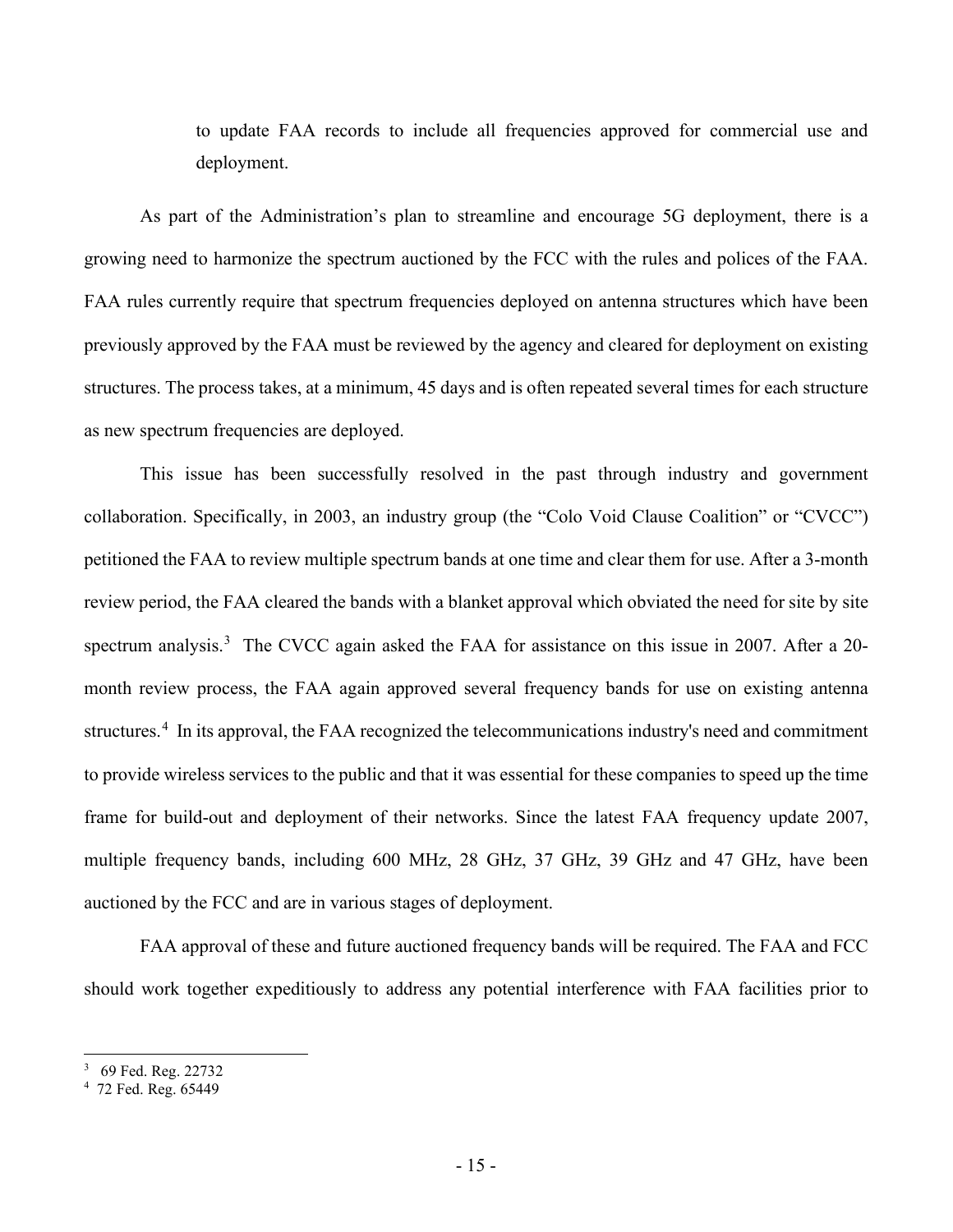auctioning new spectrum and should immediately clear for collocation existing spectrum bands that have been authorized for commercial use not currently covered by the FAA blanket exemptions. The agencies should also establish a process to keep the FAA list of approved frequencies updated as more bands are authorized for commercial deployment.

## **C. Streamlined Access to Federal Property Should be Prioritized.**

*Issue:* There are often lengthy delays and needless regulatory requirements in connection with collocation deployments on federal property.

*Proposal:* The federal government should promote the rapid deployment of wireless technology, particularly in rural areas, by reducing the regulatory burdens of collocation on federal property.

Expediting<sup>[5](#page-17-0)</sup> and accelerating<sup>[6](#page-17-1)</sup> broadband infrastructure deployment on federal property has long been a bipartisan, national priority of the federal government. From remote Forest Service locations that require critical wireless coverage for public health and safety reasons to rooftop installations on federal buildings in more populated areas, a clear federal policy to streamline wireless technology must be a priority in a national 5G strategy. There are several specific actions the federal government can take to move in this direction.

<span id="page-17-0"></span><sup>5</sup> Exec. Order No. 13821, Streamlining and Expediting Requests to Locate Broadband Facilities in Rural America, 83 Fed. Reg 1507 (January 11, 2018). Available at [https://www.whitehouse.gov/presidential-actions/presidential-executive-order](https://www.whitehouse.gov/presidential-actions/presidential-executive-order-streamlining-expediting-requests-locate-broadband-facilities-rural-america/)[streamlining-expediting-requests-locate-broadband-facilities-rural-america/](https://www.whitehouse.gov/presidential-actions/presidential-executive-order-streamlining-expediting-requests-locate-broadband-facilities-rural-america/)

<span id="page-17-1"></span> $\overline{6}$  Executive Order – Accelerating Broadband Infrastructure Deployment (June 14, 2012). Available at [https://obamawhitehouse.archives.gov/the-press-office/2012/06/14/executive-order-accelerating-broadband-infrastructure](https://obamawhitehouse.archives.gov/the-press-office/2012/06/14/executive-order-accelerating-broadband-infrastructure-deployment)[deployment](https://obamawhitehouse.archives.gov/the-press-office/2012/06/14/executive-order-accelerating-broadband-infrastructure-deployment)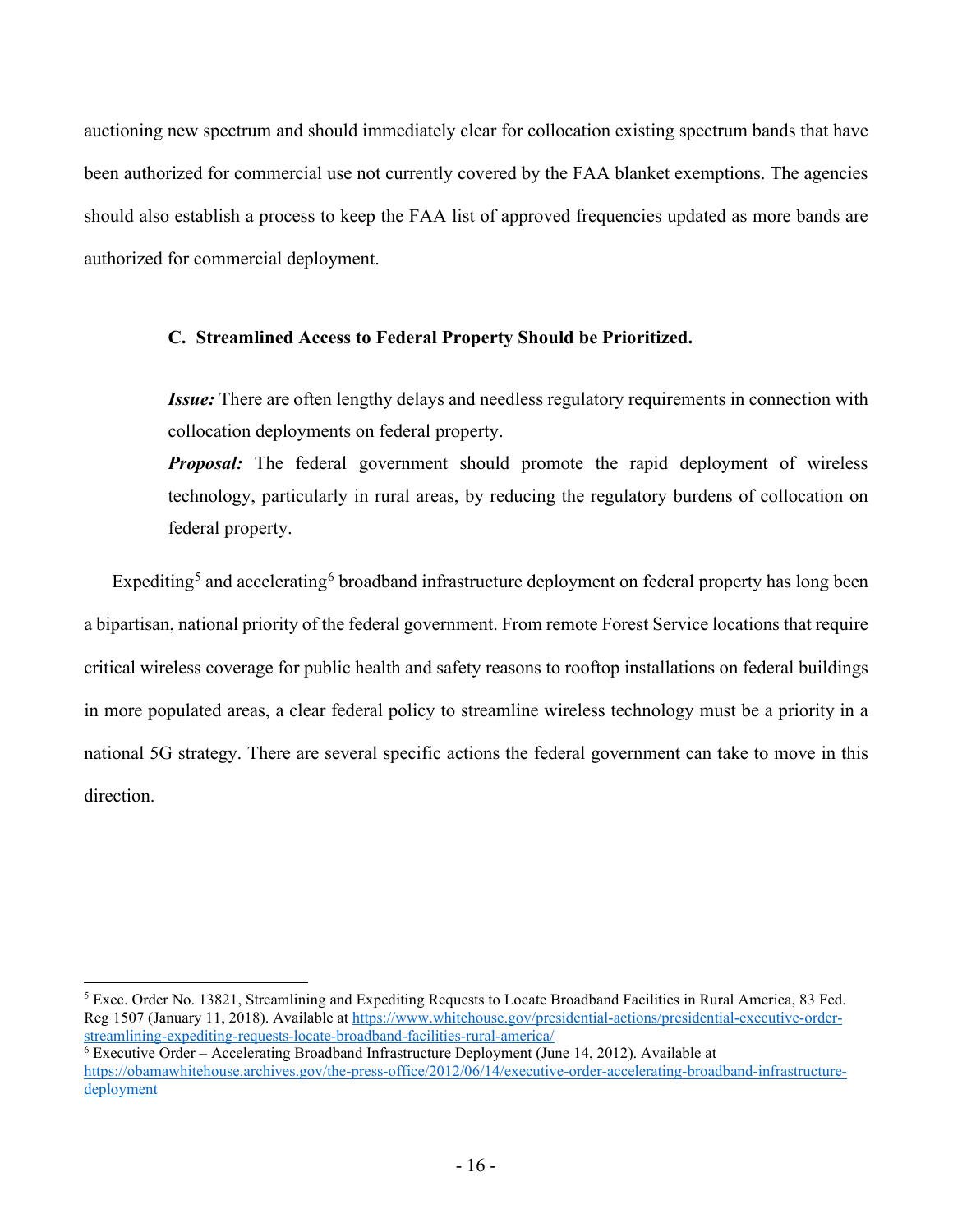#### **1. Implement the Mobile Now Act.**

Recently, the U.S. Forest Service promulgated rules implementing the provisions on the Mobile Now Act. In the Mobile Now Act<sup>[7](#page-18-0)</sup>, Congress provided a 270-day review period for federal government review of telecommunications applications. Crown Castle strongly supports this legislation and rulemaking efforts such as this and encourages all federal agencies to align its regulations with the Mobile Now Act.

Crown Castle also urges the federal agencies to fulfill the promise of the Mobile Now Act. The 270-day Mobile Now Act shot clock is considerably longer than similar deadlines in other federal regulatory telecommunications frameworks, and still its deadline is not met even for minor equipment work on a site. For example, review and approval of a project to collocate or upgrade existing wireless equipment should be a much less time intensive task for the agencies given the limited scope of the project. Rather than subjecting all telecommunications applications to the same type of process, Crown Castle suggests that federal agencies can significantly lessen the burdens on their staff and significantly reduce the time to deployment simply by creating rules that align with the reality that most collocation applications present minor modifications to an existing structure. An antenna swap or simply adding additional equipment to a structure to increase coverage or capacity should not involve a lengthy and drawn out approval process.

In addition, at the end of the Mobile Now Act's 270-day deadline, there is no consequence for the agency's failure to meet the deadline. Recognizing the limited scope of review for minor collocation applications, the federal government has provided a deemed granted remedy on state and local

<span id="page-18-0"></span><sup>7</sup> Section 606(a), Division P, of the Consolidated Appropriations Act, 2018, amending Section 6409 of the Middle Class Tax Relief and Job Creation Act of 2012, also known as the "Making Opportunities for Broadband Investment and Limiting Excessive and Needless Obstacles to Wireless Act," 47 U.S.C. § 1455(b) ("MOBILE NOW").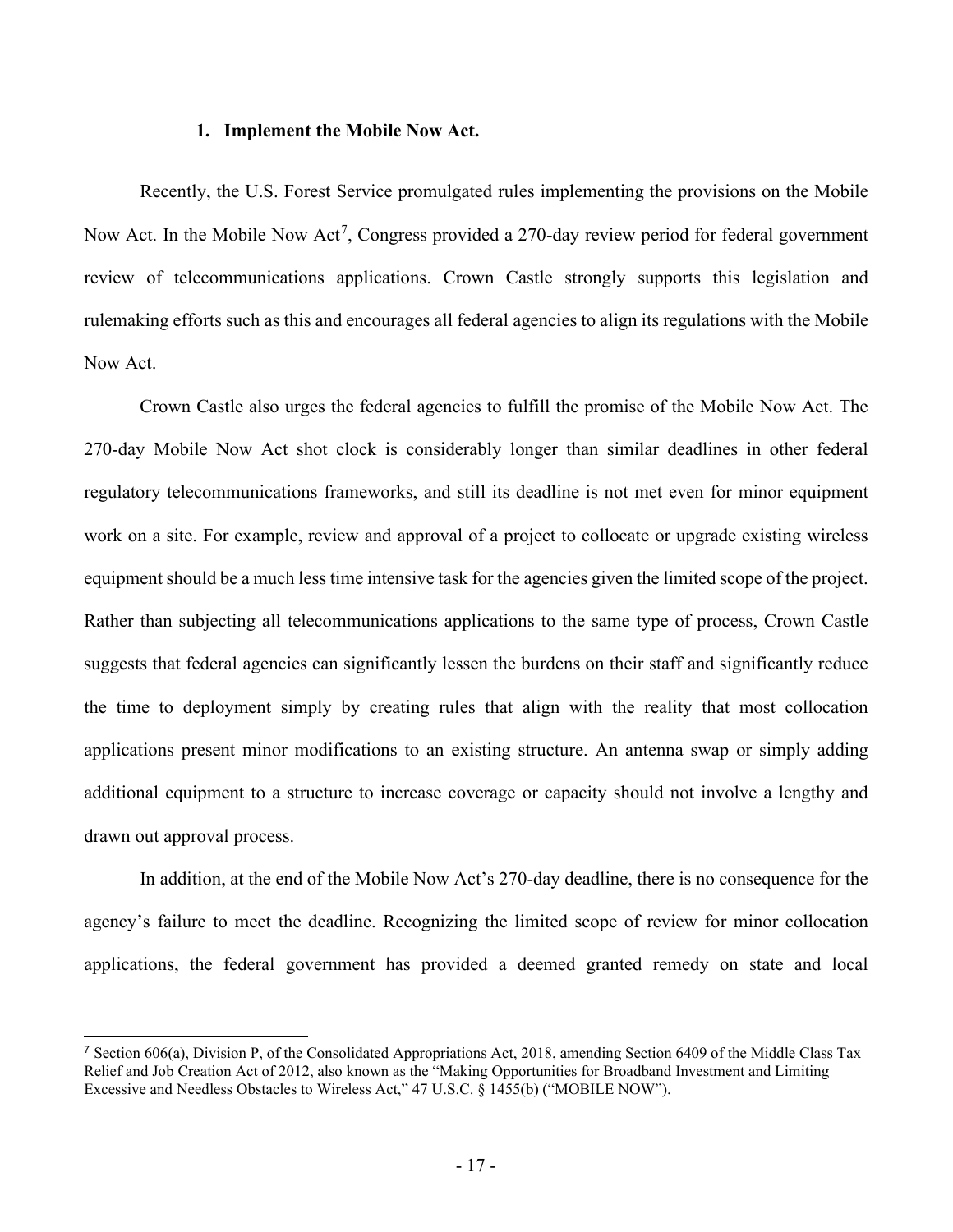governments for their failure to act within 60 days. Having an extra 210 days for review of the same type of applications, Crown Castle respectfully suggests that collocation applications on federal property should be deemed granted if a final resolution is not issued by an agency within the 270-day deadline. This would greatly enhance regulatory certainty and promote more efficient deployment of wireless technology on federal property.

#### **2. Increase Efficiency and Transparency.**

There are several achievable improvements to the process of federal review of telecommunication applications. Recently, the Bureau of Land Management created an online application portal which holds great promise as a significant improvement in submitting and processing telecommunications site applications. At a time when many Americans, including federal workers, are working remotely, the ability and applicants to file and the agency to review these applications is an initiative worthy of federal resources. Benefiting both agencies and applicants, the creation of consistent federal online application portals is also consistent with the intent of 2018 Executive Order calling for the review and revisions to the GSA common form application.

The creation of online application portals also opens the possibility for further transparency to the process of federal review and approval of these applications. The recent rulemaking by the Forest Service provided for tracking of applications, but only internally to the agency. Currently, after submission of an application, applicants have little understanding as to where their application has been routed, what tasks have been performed and which have yet to be done. Rather than the current system of applicants tracking down such information on their own accord, an online system that also lets applicants know where the application stands would be welcomed communication. An automated system would also reduce the time spent by the agencies for such routine matters and allow them to focus on the substance of their review.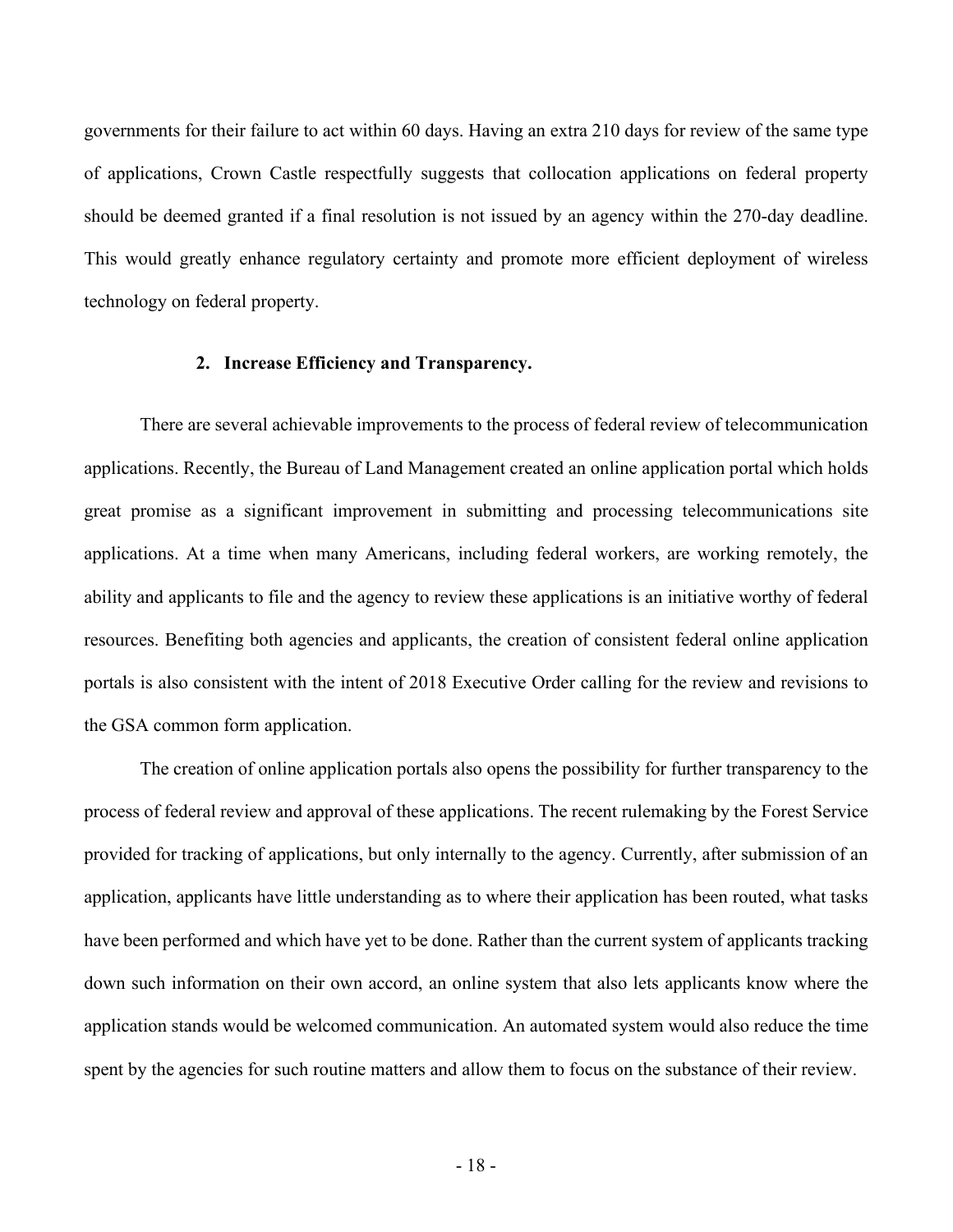## **3. Add Technological Process Improvements.**

Much like the creation of an online application and review portal, Crown Castle would strongly encourage the authorization and widespread adoption of electronic signatures by authorized personnel at the various federal agencies. This common-sense process improvement made possible by secure technology would again benefit both the applicants and the federal agencies. Recently, Crown Castle encountered situations in which documents where approved as to substance

The ability to review, approve and provide an authorized signature in an online, digital format is currently common in our economic marketplace and would be a significant benefit to the federal government as well. Crown Castle understands that different agencies may have different requirements or authorizations but providing the authority and incentive for the agencies to adopt and utilize electronic signatures would be a simple but significant improvement to the process.